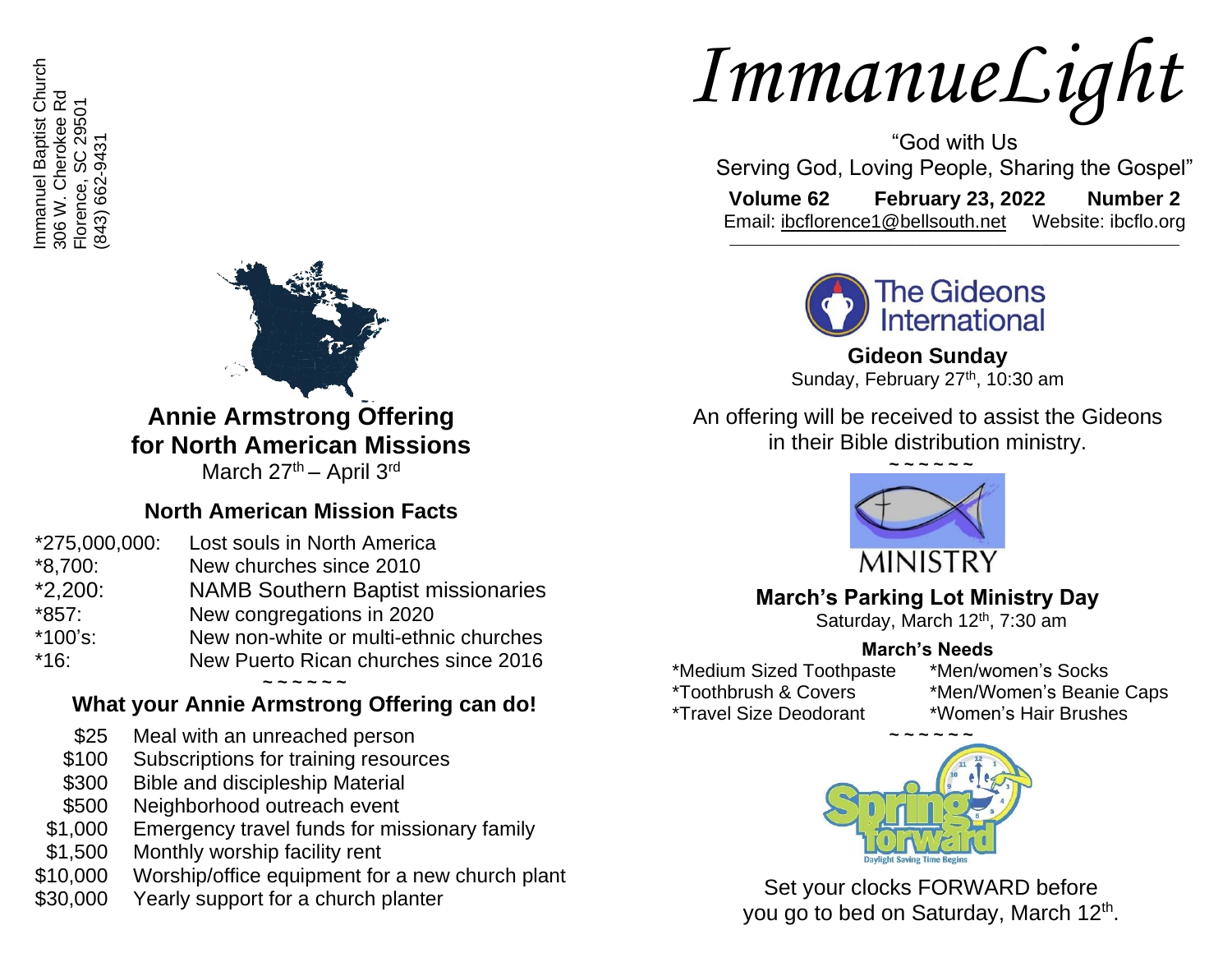

**March's Buck a Month" Offering**

Sunday, March 6<sup>th</sup>



**Florence County State Senate 31 and Municipal General Elections**

March 29, 2022

Immanuel fellowship hall will be used as a polling place on Tuesday, March 29<sup>th</sup>.

> **~ ~ ~ ~ ~ ~ Pure Water Pure Love Campaign**

Collection Day: Sunday, March 20<sup>th</sup>



# **What Does a Safe Glass of Water Cost?**

- 1. The cost of a filter ranges from a \$50 personal water bottle to a \$250 home unit.
- 2. The initial cost for a missionary family is \$400 \$500. This provides the family with a home unit, travel-sized filters, and replacement filters.
- 3. The cost of a well project is determined by the location and local conditions. A well projects can cost anywhere from  $$2,000 - $20,000.$



# **Please Continue to Pray For:**

**\***Petrotta/Wainright Families **\***Rev. W. L. Collins **\***Benny Holbrooks **\***Wilbur/Diane Parrott **\***Mrs. Judy Boone **\***Christi Perry

**\***Mrs. Genelle Simmons **\***Betty Birchmore-Woods/Family



A big thank you to all the Immanuel family for your support of our Parking Lot Ministry. This past Saturday, our volunteer group was able to distribute health kits and blankets to 50+ people.



## **Weather Related Church News**

The church website and Facebook page are the best places to find weather related church news. You should also check your phone as we will try to text members with updated information.



#### **March**

- 1 Mr. Johnny Lynch
- 2 Miss Mary Grace Hanna
- 6 Miss Clara Jackson
- 15 Mrs. Avis Wainright
- 19 Mrs. Viva Gamble
- 20 Mrs. Karen Hendrix
- 30 Mr. Boyce Woodberry